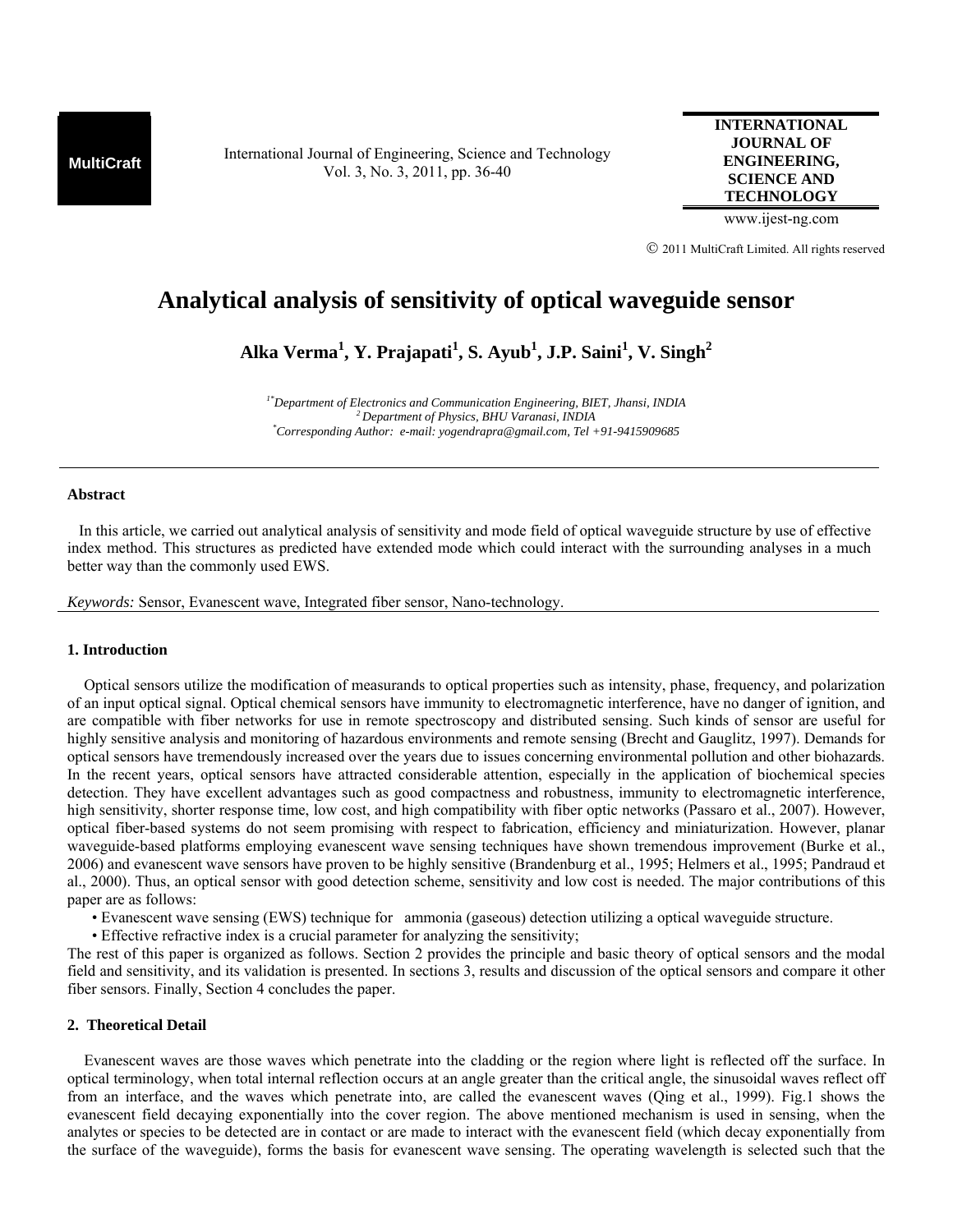analytes show peak absorption, so that there is a change at the output either in the intensity or power or any other parameter, when measured using a detector.



Fig. 1: Single mode waveguide with Evanescent wave Penetration.

Generally, effective refractive index N<sub>eff</sub> of a guided mode is considered to be most crucial physical parameter. It is because in this paper for optical sensor, a chemically selective layer or adlayer is deposited on the waveguide surface to bind the analyte. The evanescent field senses the changes in the refractive index caused by the layer, thus inducing an effective refractive index change (Lukosz et al., 1995; Campbell et al., 1999). The difficulty faced by most evanescent wave sensor architectures lies in the lack of strong interaction between the analytes (target species) and the evanescent field. This is primarily due to the use of strongly confined waveguide designs (Whaley et al., 2007). So we utilize the concept of small optical mode area structure in core, where a nanoscale core region is used, which results in a large and distended mode. These structures have a very small percentage (usually less than 1%) of the optical mode confined in the guiding material. These large modes are sufficient to provide a strong interaction with the analytes, as the field is pushed out of the core region, enhancing the field interaction with the analytes. All the upper and lower cladding layer are air, while core is dielectric or depending upon application. In this paper used planer symmetric waveguide shown in fig.2.



Fig. 2: Planer waveguide structure

### 2.1 *Brief Review of Effective Index for a Symmetric Planar Waveguide structure*:

 From (Koshiba, 1973), we understand that "a waveguide mode is a transverse field pattern whose amplitude and polarization profile remains constant along the longitudinal direction". The electric and magnetic fields of a mode can be written as

$$
E(r,t) = E_m(x, y)e^{(i\beta z - i\omega t)}
$$
  
\n
$$
H(r,t) = H_m(x, y)e^{(i\beta z - i\omega t)}
$$
\n(1)

Where 'm' is the mode index,  $E_m(x, y)$  *and*  $H_m(x, y)$  are the mode field patterns and  $\beta$  is the propagation constant of the mode. Using the basic Maxwell Equations, we obtain the TE and TM modes respectively. 2

$$
\frac{\partial^2 E_y}{\partial x^2} + (k_0^2 - \beta^2) E_y = 0 \qquad (for TE \text{ mod } es)
$$
  
\n
$$
\frac{\partial^2 H_y}{\partial x^2} + (k_0^2 - \beta^2) H_y = \frac{1}{\varepsilon} \frac{\partial \varepsilon}{\partial x} \frac{\partial H_y}{\partial x} \quad (for TM \text{ mod } es)
$$
  
\nwhere  $k_0 = \frac{\omega^2}{c^2} n^2(x)$  (2)

A guided mode is one in which the power is retained inside the core as the wave, is perfectly reflected off both the interfaces. This mode can exist only if it satisfies a transverse resonance condition, such that the reflected wave has constructive interference with itself. The transverse component (x-component) of the wave vector inside the core is  $h_1 = k_{01} \cos{\theta}$ , where  $\theta$  is the angle of incidence,  $k_{0i} = 2\pi ni/\lambda$ ,  $i = 1,2,3$  and the longitudinal component (z-component)  $\beta = k_{01} \sin \theta$ . Similarly, the transverse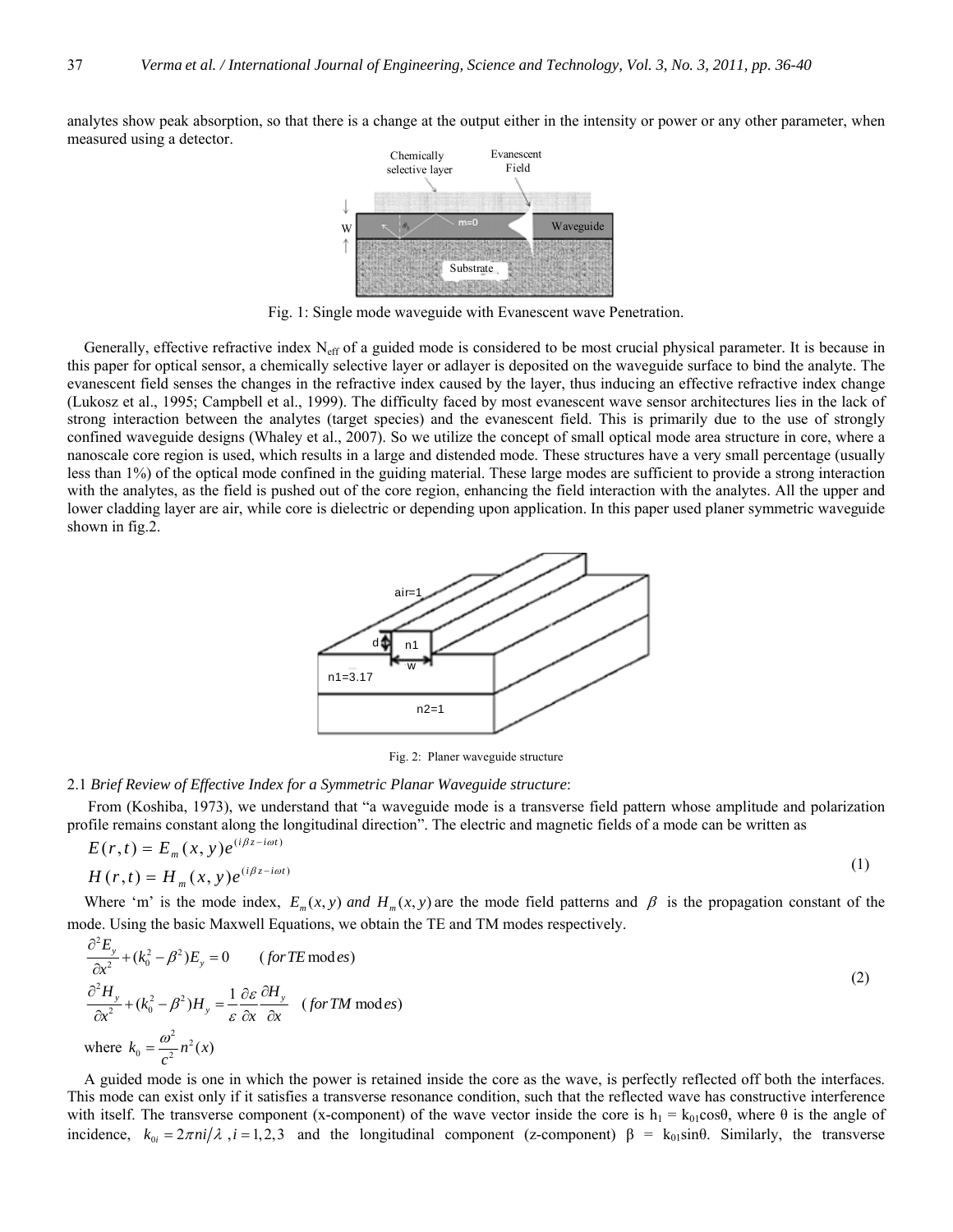components for the substrate and cover regions can be defined as  $h_2 = k_{02} \cos\theta$ , and  $h_3 = k_{03} \sin\theta$ , where  $k_{01}$ ,  $k_{02}$  and  $k_{03}$  are the propagation constants in the respective regions. Applying boundary condition at  $n_1/n_2$  and  $n_1/n_3$  the interface, and using the above equation (2), we obtain the eigen value equation for TE and TM mode respectively.

$$
\tan\left(\frac{h_1d}{2} - \frac{m\pi}{2}\right) = \frac{\sqrt{V^2 - h_1^2 d^2}}{h_1 d}, \ m = 0, 1, 2....(for TE \mod e)
$$

$$
\tan\left(\frac{h_1d}{2} - \frac{m\pi}{2}\right) = \frac{n_1^2}{n_2^2} \frac{\sqrt{V^2 - h_1^2 d^2}}{h_1 d}, \ m = 0, 1, 2....(for TM \mod e)
$$

The equations above mentioned are solved using Matlab, graphically by plotting left hand side and right hand side, as a function of (h1d). The solutions give the value of  $\beta$ , and hence the effective index, Neff, could be calculated from the relation Neff =  $\lambda \beta / 2\pi$ .

2.2 *General Expression for sensitivity*: For a planer optical waveguide consisting of charge free, homogeneous, isotropic media, sensitivity is defined "as the rate of change of the modal effective permittivity, relative to the cover permittivity," where  $\varepsilon$ =n<sub>2</sub>. However, in case of optical detection, we are more interested in the phase of a light wave than dielectric constant. Hence the sensor sensitivity is redefined as the rate of change of effective index relative to its cover index change, in case of homogeneous sensing and in case of surface sensing, it's relative to the change in the film thickness. Using the variational theorem as mentioned in (Dell'Olio et al., 2007), for dielectric waveguides, we obtain the equation of sensitivity for quasi TE and quasi TM modes as the

following

$$
S_{TM} = \frac{1}{N} \left[ A_i^{TM} + \frac{2a_1 \left( A_2^{TM} - A_1^{TM} \right)}{\left( 2 + k_0 \omega \sqrt{a_2} \right) \left( a_1 + a_2 \right)} \right]
$$

ω

 $(n_1a_2+n_2a_1)+2a_1^2a_2^2(a_1+a_2)$ 

2

 $\int_{0} \omega n_{2}^{3} A_{i}^{TE}(n_{1} a_{2} \sqrt{a_{2}+n_{2} a_{1}} \sqrt{a_{2}})$  $\int_0^1 \omega_2 \sqrt{a_2} \left( n_1 a_2 + n_2 a_1 \right) + 2 a_1^2 a_2^2 \left( a_1 + a_2 \right)$ 

1  $Q + k_0 \omega n_2^3 A_i^{TE} (n_1 a_2 \sqrt{a_2 + n_2 a_1} \sqrt{a_2})$ 

*N*  $k_0$   $\omega n_2^3 \sqrt{a}$ ,  $(n_1 a_2 + n_2 a_1) + 2a_1^2 a_2^2 (a_1 + a_2)$ 

*TE i*  $S_{TE} = \frac{1}{N} \frac{Q + k_0 \omega n_2^3 A_i^{TE} (n_1 a_2 \sqrt{a_2 + n_2 a_1 \sqrt{a_2}})}{Q}$ 

ω + + <sup>=</sup> ++ +

(3)

where  
\n
$$
Q = 4a_1a_2A_2^{TE}n_1^2 - 4a_1a_2A_1^{TE}n_2^2 + 2a_2A_1^{TE}a_1^2a_2^2 + 2a_1A_2^{TE}a_1^2a_2^2
$$
\n
$$
a_1 = n_1^2 - N^2 \quad \text{and} \quad a_2 = N^2 - n_2^2
$$

$$
A_i^{TE} = \frac{n_c}{\sqrt{c_i \left(1 + \frac{c_i}{f_i}\right) \left(n_i k_0 + \frac{1}{\sqrt{c_i}} + \frac{1}{s_i}\right)}} \quad i = 1, 2
$$
\n
$$
A_i^{TM} = \frac{\left(2c_i + n_c^2\right) \left(\frac{c_i n_f^4 + f_i n_c^4}{f_i n_c^4}\right)^{-1} \frac{1}{n_c^3 \sqrt{c_i}}}{\left[n_i k_0 + \frac{(c_i + f_i) n_c^2}{n_f^2} + \frac{(s_i + f_i) n_s^2}{(c_i n_f^4 + f_i n_c^4)\sqrt{c_i}} + \frac{(s_i + f_i) n_s^2}{(s_i n_f^4 + f_i n_s^4)\sqrt{s_i}}\right]}} \quad i = 1, 2
$$
\n
$$
c_i = n_i^2 - n_c^2 \quad i = 1, 2
$$
\n
$$
s_i = n_i^2 - n_c^2 \quad i = 1, 2
$$
\n
$$
f_i = n_f^2 - n_i^2 \quad i = 1, 2
$$

where  $k_0$  is the vacuum wave number or propagation constant,  $n_1$  is the effective index obtained for the structure with height  $h_1$ and  $n_2$  is the effective index obtained for the structure with height  $h_2$ , (as shown in the Figure2).

#### **3. Results and Discussions**

 In order to get sensitivity of the above proposed waveguide, we have to solve the equation (3) numerically. For this purpose we have chosen the following parameters: Region 1 consists of a core index  $n_1 = 3.16$  and  $n_2 = n_3 = 1$ , with a width of 100nm, while regions 2 and 3, have the similar index distribution, but the width is 50nm each using wavelength 1.55μm. For the structure proposed here,  $β_2 = β_3$ . After obtaining the three effective indices, we treat the structure with n<sub>1</sub>=Neff1 and n<sub>2</sub> = n<sub>3</sub> = Neff2 or Neff3.Now, we apply the above procedure again to calculate the propagation constant for the final structure, having a ydependence on the y-component for the TE like mode or the electric field Ey and the magnetic field Hy for TM mode in figure3. Firstly, the three regions are analyzed in the x-direction (vertical), the corresponding effective indices are obtained and those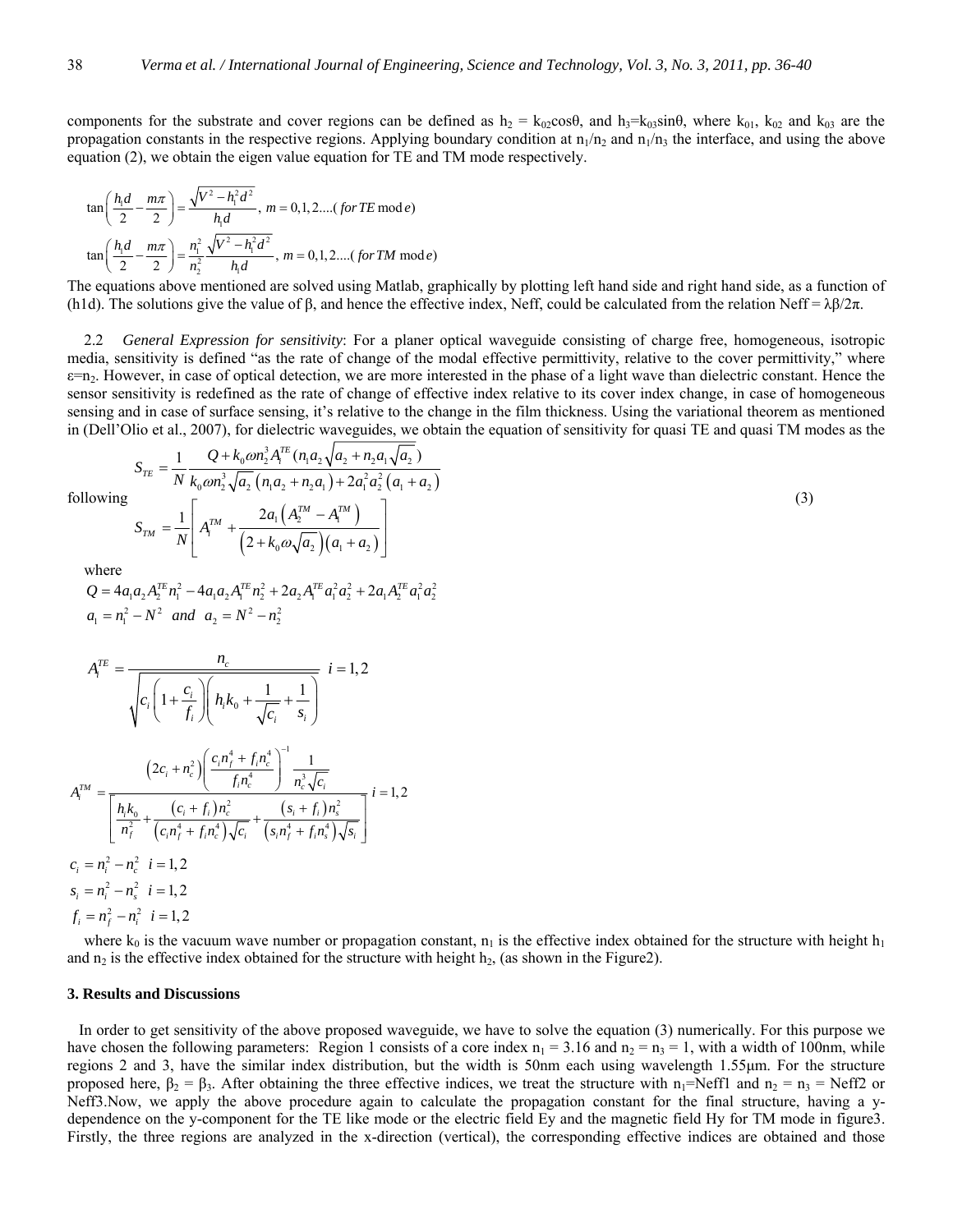effective indices are considered to get a final structure in the y-direction (horizontal), with a width of 3μm. This final structure is again a three slab symmetric waveguide as mentioned before, but for this final structure, to obtain a TE- like mode, we consider the TM field of the vertical structure; and for TM-like mode, it's the TE field of the initial vertical structure. The Neff obtained from the analytical calculations are 1.6856 and 1.00122 for TE mode and TM mode respectively. In the case of homogeneous



Fig.3. Field distribution (a) Electric field (b) Magnetic field

sensing, we obtained the sensitivity of TE modes have 0.8749 and TM modes have 0.3882. This result shows that TE modes more sensitivity to TM modes.

## **4. Conclusions**

The purpose of this paper is to introduce small optical mode area structure in core based on Evanescent wave sensing in Integrated Optics (IO) sensors. This structures as predicted have extended mode which could interact with the surrounding analyses in a much better way than the commonly used EWS. The shortcomings of EWS are overcome by the introduction of the small optical mode area structure technique. The modal analysis of small optical mode area structure in core structures used in both gaseous sensing is studied.

## **References**

- Brecht A. and Gauglitz G., 1997. Recent developments in optical transducers for chemical or biochemical applications, *Sens. Actuators* Vol. B38-39, pp. 1–7.
- Brandenburg A., Rainer Edelhauser, Tobias Werner, Huarui He, and Otto S. Wolfbeis, 1995. Ammonia Detection via Integrated Optical Evanescent Wave Sensors, *Mikrochim. Acta*., Vol. 121, pp. 95-105.
- Campbell D.P., Moore J.L., Cobb J.M., Hartman N.F., Schneider B.H. and Venugopal M.G., 1999. Optical system-on-a-chip for chemical and biochemical sensing: The chemistry, *Chemical, Biochemical, and Environmental Fibre Sensors X*, Vol. 3540, pp. 153-161.
- Conor S. Burke, Ondrej Stranik, Helen M. McEvoy, and Brian D. MacCraith, "Planar Optical Sensors and Evanescent Wave Effects," *Optical Chemical Sensors*, pp. 193-215, 2006.
- De-Kui Qing and Ichirou Yamaguchi "Analysis of the sensitivity of optical waveguide chemical sensors for TM modes by the group-index method" Vol. 16, No. 9/September 1999/J. Opt. Soc. Am. B..
- Dell'Olio F., Passaro V. M. N. and De Leonardis F., 2007. Sensitivity analysis of rib waveguides for integrated optical sensors," 1-4244-1245-5/07, IEEE.
- Hakon Helmers, Pierre Greco, Rolf Rustad, Rochdi Kherrat, Gerard Bouvier, and Pierre Benech, "Performance of a compact, hybrid optical evanescent-wave sensor for chemical and biological applications," *Applied Optics*, vol. 35, no. 4,Feb 1996. Koshiba, M. 1973. Optical waveguide analysis, New York, McGraw-Hill.

Lukosz W., 1995. Integrated optical chemical and direct biochemical sensors, *Sensors and Actuators B*, vol. 29, pp. 37-50.

- Pandraud G., T. M. Koster, C. Gui, M. Dijkstra, A. van den Berg, and P. V.Lambeck, "Evanescent wave sensing: new features for detection in small volumes," *Sensors and Actuators*, vol. 85, pp. 158-162, 2000.
- Passaro V. M. N., Dell'Olio F., Casamassima B., and De Leonardis F., 2007. Guided wave optical biosensors, *Sensors,* Vol. 7, pp. 508-536.